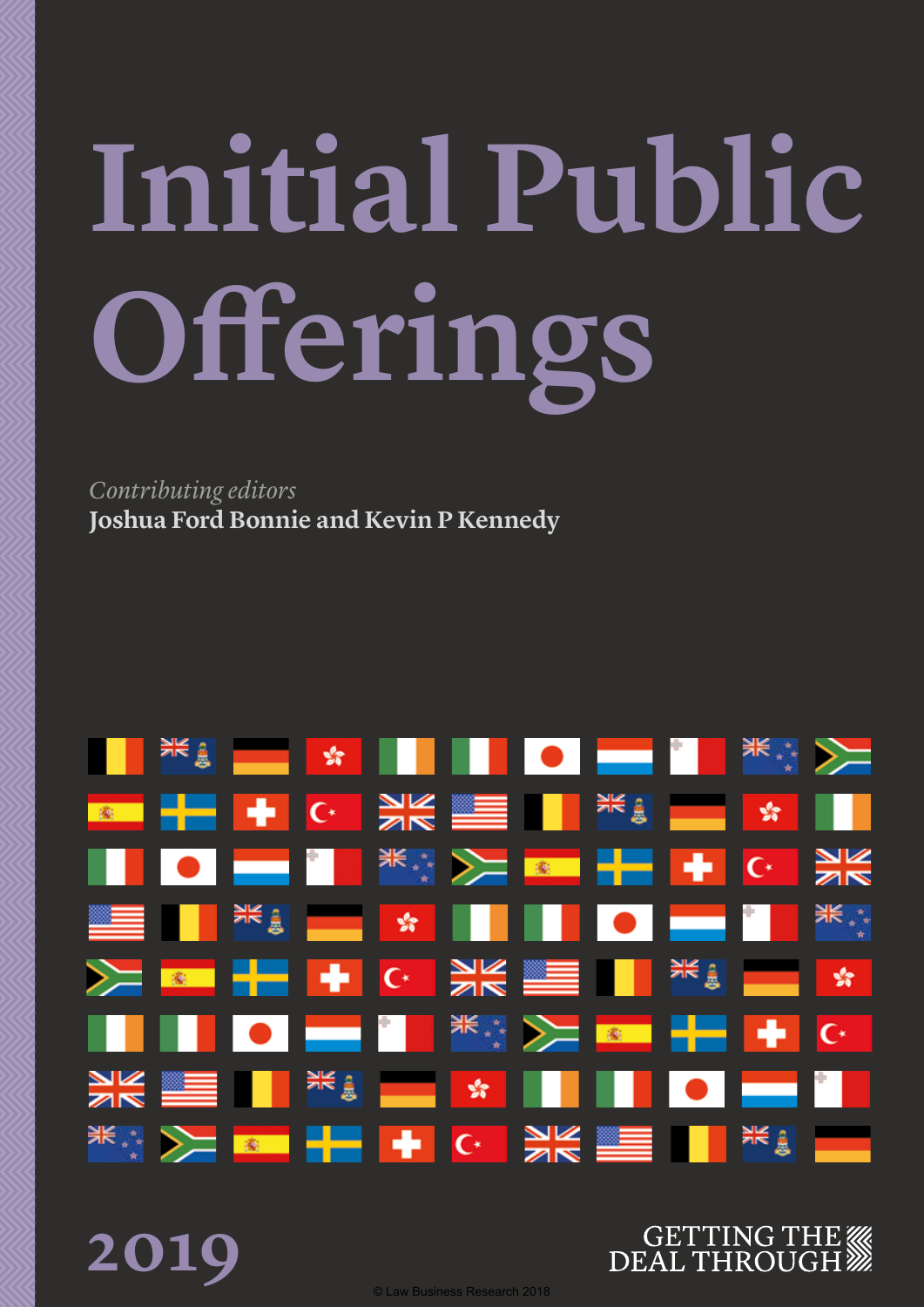### GETTING THE WE DEAL THROUGH

### **Initial Public Offerings 2019**

*Contributing editors*

**Joshua Ford Bonnie and Kevin P Kennedy Simpson Thacher & Bartlett LLP**

> Reproduced with permission from Law Business Research Ltd This article was first published in August 2018 For further information please contact editorial@gettingthedealthrough.com

Publisher Tom Barnes tom.barnes@lbresearch.com

Subscriptions James Spearing subscriptions@gettingthedealthrough.com

Senior business development managers Adam Sargent adam.sargent@gettingthedealthrough.com

Dan White dan.white@gettingthedealthrough.com



Published by Law Business Research Ltd 87 Lancaster Road London, W11 1QQ, UK Tel: +44 20 3780 4147 Fax: +44 20 7229 6910

© Law Business Research Ltd 2018 No photocopying without a CLA licence. First published 2015 Fourth edition ISBN 978-1-78915-031-5

The information provided in this publication is general and may not apply in a specific situation. Legal advice should always be sought before taking any legal action based on the information provided. This information is not intended to create, nor does receipt of it constitute, a lawyer–client relationship. The publishers and authors accept no responsibility for any acts or omissions contained herein. The information provided was verified between June and July 2018. Be advised that this is a developing area.

Printed and distributed by Encompass Print Solutions Tel: 0844 2480 112

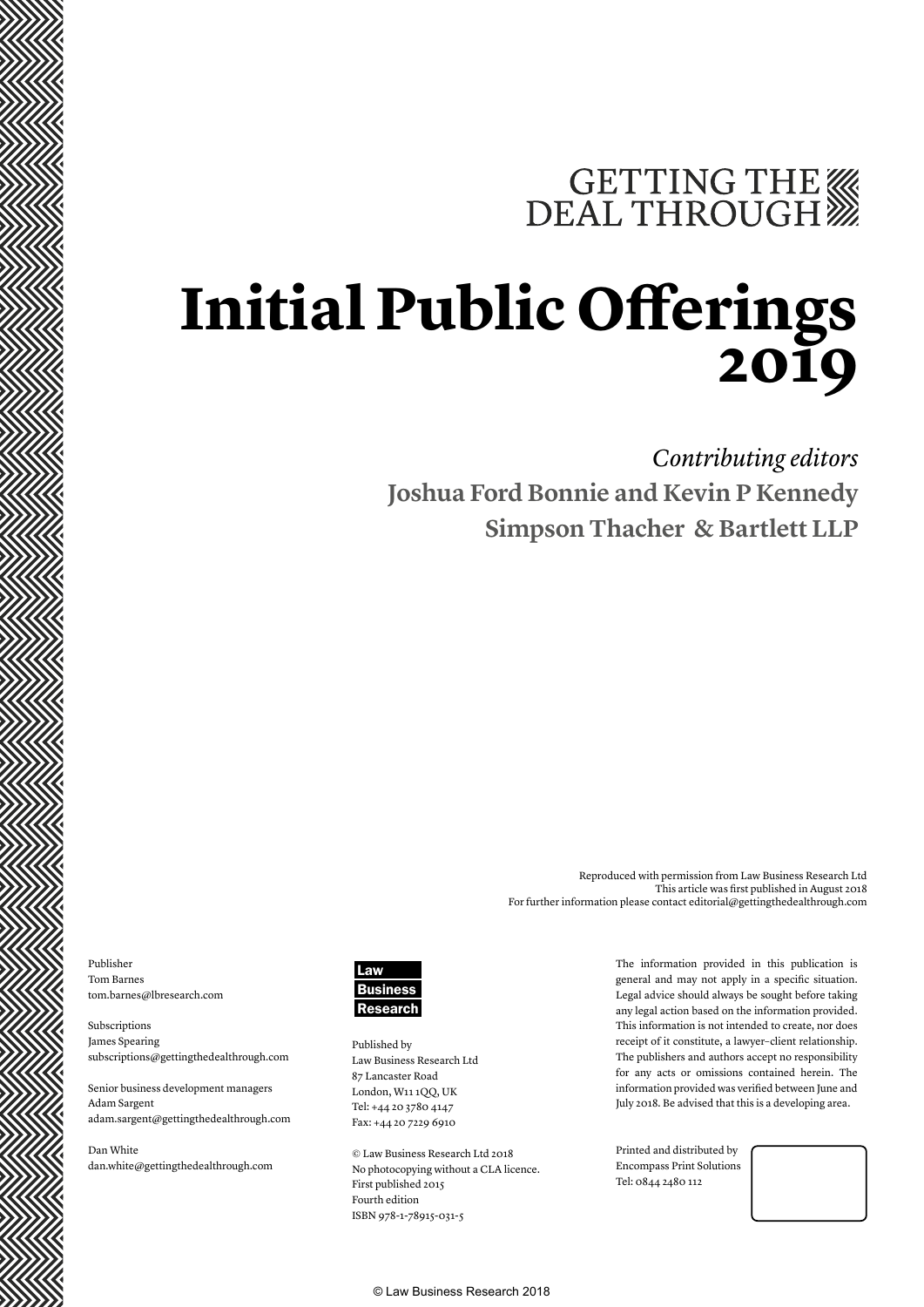#### **CONTENTS**

| <b>Global overview</b>                                                                                                | 5                                                          | <b>Malta</b>                                                                     | 45 |
|-----------------------------------------------------------------------------------------------------------------------|------------------------------------------------------------|----------------------------------------------------------------------------------|----|
| Joshua Ford Bonnie and Kevin P Kennedy<br>Simpson Thacher & Bartlett LLP                                              |                                                            | Malcolm Falzon and Nicola Buhagiar<br>Camilleri Preziosi Advocates               |    |
| <b>Belgium</b>                                                                                                        |                                                            | <b>New Zealand</b>                                                               | 50 |
| Arnaud Coibion, Gilles Nejman, Thierry L'Homme, Filip<br>Lecoutre, Xavier Taton and Nicolas Lippens<br>Linklaters LLP |                                                            | Michael Pritchard and Kelsey Farmer<br>Mayne Wetherell                           |    |
|                                                                                                                       |                                                            | <b>South Africa</b>                                                              | 54 |
| <b>Cayman Islands</b><br>Rolf Lindsay, Barnaby Gowrie and Andrew Barker<br>Walkers                                    | 11<br>Ezra Davids, David Yuill and Ryan Wessels<br>Bowmans |                                                                                  |    |
|                                                                                                                       |                                                            | Spain                                                                            | 59 |
| Germany<br>Alexander Schlee<br>Linklaters LLP                                                                         |                                                            | Javier Redonet and Alfonso Bernar<br>Uría Menéndez                               |    |
|                                                                                                                       |                                                            | Sweden                                                                           | 65 |
| <b>Hong Kong</b><br>Celia Lam and Christopher Wong<br>Simpson Thacher & Bartlett LLP                                  | 20                                                         | Carl-Johan Pousette and Marcus Tipner<br>Advokatfirman Hammarskiöld & Co         |    |
|                                                                                                                       |                                                            | Switzerland                                                                      | 70 |
| <b>Ireland</b><br>Lee Murphy and Ryan Duggan<br>Eversheds Sutherland                                                  | 25                                                         | Philippe A Weber and Christina Del Vecchio<br>Niederer Kraft Frey Ltd            |    |
|                                                                                                                       |                                                            | Turkey                                                                           | 79 |
| Italy<br>Enrico Giordano and Maria Carmela Falcone<br>Chiomenti                                                       | 31                                                         | Ömer Çollak, Ökkeş Şahan and Nazlı Tönük Çapan<br>Paksoy                         |    |
|                                                                                                                       |                                                            | <b>United Kingdom</b>                                                            | 84 |
| Japan<br>Kohei Koikawa and Masashi Ueda<br>Nishimura & Asahi                                                          | 36                                                         | Clare Gaskell, Deborah Harris and Lucy Gillett<br>Simpson Thacher & Bartlett LLP |    |
|                                                                                                                       |                                                            | <b>United States</b>                                                             | 90 |
| Luxembourg                                                                                                            | 40                                                         | Joshua Ford Bonnie and Kevin P Kennedy                                           |    |
| François Warken and Laurent Schummer<br>Arendt & Medernach SA                                                         |                                                            | Simpson Thacher & Bartlett LLP                                                   |    |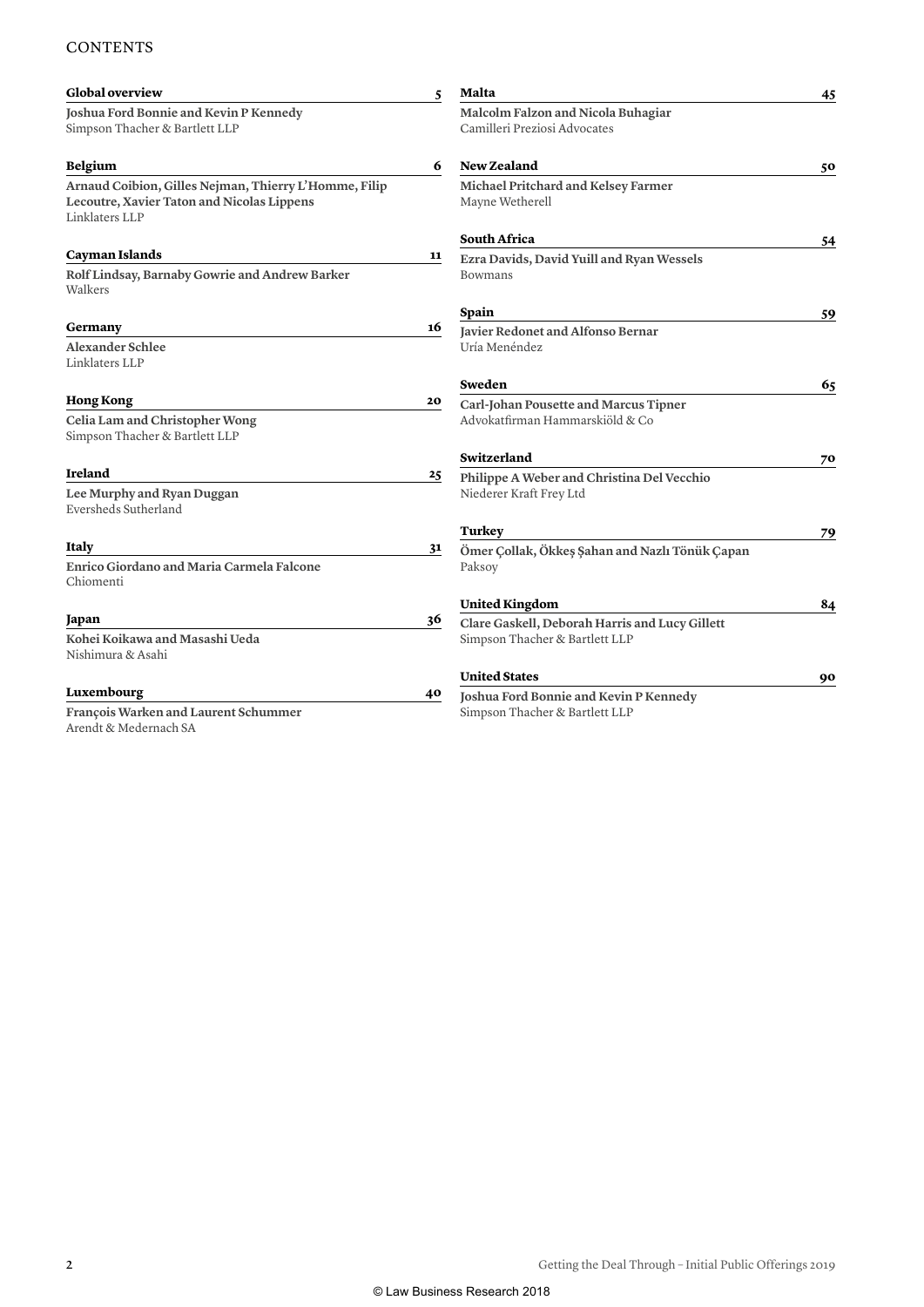### **Preface**

#### **Initial Public Offerings 2019**

Fourth edition

**Getting the Deal Through** is delighted to publish the fourth edition of *Initial Public Offerings*, which is available in print, as an e-book and online at www.gettingthedealthrough.com.

**Getting the Deal Through** provides international expert analysis in key areas of law, practice and regulation for corporate counsel, crossborder legal practitioners, and company directors and officers.

Throughout this edition, and following the unique **Getting the Deal Through** format, the same key questions are answered by leading practitioners in each of the jurisdictions featured. Our coverage this year includes new chapters on South Africa, Spain and Sweden.

**Getting the Deal Through** titles are published annually in print and online. Please ensure you are referring to the latest edition or to the online version at www.gettingthedealthrough.com.

Every effort has been made to cover all matters of concern to readers. However, specific legal advice should always be sought from experienced local advisers.

**Getting the Deal Through** gratefully acknowledges the efforts of all the contributors to this volume, who were chosen for their recognised expertise. We also extend special thanks to the contributing editors, Joshua Ford Bonnie and Kevin P Kennedy of Simpson Thacher & Bartlett LLP, for their continued assistance with this volume.

### GETTING THE

London July 2018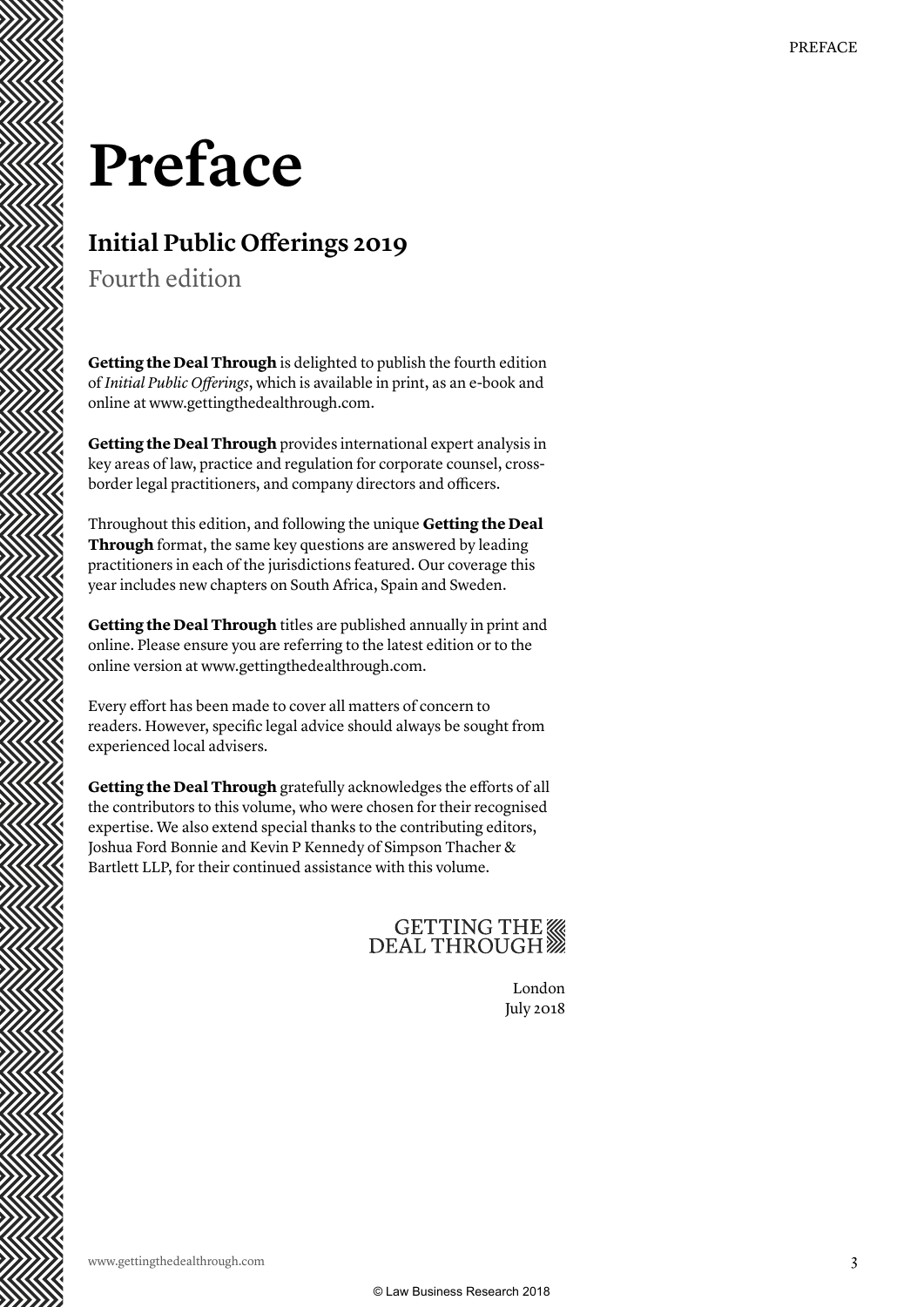## **Spain**

#### **Javier Redonet and Alfonso Bernar**

**Uría Menéndez**

#### **Market overview**

#### **1 What is the size of the market for initial public offerings (IPOs) in your jurisdiction?**

Spain has attractive regulations and trading venues for domestic and international companies going public. In May 2018, total equity market capitalisation of the Spanish Stock Exchanges (SSEs), which is the Spanish regulated market for equity securities, along with the two Spanish multilateral trading facilities for equity securities (the Alternative Equity Market (MAB) and the Latin-American blue-chip market (Latibex) was approximately €1,116 billion.

Since the end of the financial crisis, IPOs on the SSEs have experienced ups and downs. Spain enjoyed strong IPO activity during 2014 and 2015 with 15 companies going public raising aggregate proceeds of €16.2 billion. However, this trend slowed down in 2016, with only four IPOs and  $\epsilon$ 1.4 billion raised, mainly because of the uncertain political scenario, with two general elections in Spain and international developments such as the US elections and Brexit. Spanish IPO activity picked up again during 2017, with five IPOs completed and €3.8 billion raised, whereas there has been a single successful IPO in the Spanish market in 2018 ( $\epsilon$ 600 million), with a few other issuers having been forced to postpone their advanced IPO plans. While prospects for the return of IPOs in the short term are, at the moment, gloomy in light of the continuing disruptions in the global markets driven by the still fragile economic recovery and political uncertainty deriving from concerns about independence movements within the European Union (EU) and the lack of ability of some EU parliaments to form stable governments in due time, it remains to be seen whether current macroeconomic growth shifts Spain away from this trend and pushes it towards an increase in IPO transactions.

#### **2 Who are the issuers in the IPO market? Do domestic companies tend to list at home or overseas? Do overseas companies list in your market?**

Over the last 25 years, the issuers on the SSEs have mostly been domestic companies from all major sectors, ranging from industrial companies to financial institutions and investment companies. Perhaps the most remarkable feature of recent Spanish IPOs has been the type of businesses going public and the profile of selling shareholders seeking to exit through IPOs. Half of the companies debuting on the SSEs during 2017 and 2018 (and a number of companies which are reportedly in the IPO pipeline) are related to the real estate sector. This is a reflection of the positive recovery that this sector has been experiencing in Spain since the height of the real estate crisis. Also, the shareholders selling their interests in these companies comprise founders and entrepreneurs, private equity sponsors which have successfully carried out the strategies and plans identified at the time of investment in the issuer, and more recently banks seeking to reduce their exposure to real estate owned.

Although Spanish companies typically start trading on the SSEs, a number of blue-chip Spanish companies have subsequently also applied to have their shares listed on some of the principal exchange platforms of the world, such as the New York Stock Exchange or the London Stock Exchange.

With regard to foreign issuers listing in Spain, seven non-Spanish companies had their securities listed on the SSEs in May 2018. All these issuers are EU companies benefiting from the cross-border passporting mechanism that validates any prospectus approved in their 'home' member state in any 'host' member state such as Spain. Recent foreign issuers having sought admission to listing on the SSEs since 2015 include Coca-Cola European Partners Plc (UK) and eDreams ODIGEO (Luxembourg). As regards the Latibex, only 20 issuers were traded on the Latibex platform.

#### **3 What are the primary exchanges for IPOs? How do they differ?**

The primary exchanges for IPOs of equity securities in Spain are the four stock exchanges located in Madrid, Barcelona, Bilbao and Valencia Stock Exchanges. The SSEs are the Spanish regulated markets supervised by the Spanish National Securities Market Commission (CNMV) and intended for relatively large companies with a minimum capitalisation of €6 million and a minimum distribution among the public at the time of admission of 100 investors or 25 per cent of the company's share capital held by shareholders with less than a 3 per cent stake each. In practice, the customary size for an IPO in the SSEs would be of at least €500 million.

Apart from the SSEs, there is also the MAB. This multiateral trading facility launched in 2006 and aimed at providing a less burdensome regulatory framework to small companies in order to ease their access to the equity capital markets. Although it is far away from the scale of the SSEs, the MAB is growing rapidly, having reached an aggregate market capitalisation of  $\epsilon$ 41 billion in May 2018 within the growth and real estate investment trusts segments. Given the MAB's smaller size and tailor-made regulations and Latibex's special purpose, the following focuses on IPOs on the SSEs.

#### **Regulation**

#### **4 Which bodies are responsible for rulemaking and enforcing the rules on IPOs?**

Subject to the matters discussed in the following paragraph, the Spanish Government and the Spanish Parliament (*Cortes Generales*) are currently the institutions responsible for making and approving the main legislation governing public offerings and listings in Spain. In addition to the national public policy makers are public institutions such as the Ministry of Economy and Enterprise and the CNMV, which have limited regulatory power to issue orders and circulars for the implementation and enforcement of legal provisions (insofar as these authorities have been enabled to do so by legislation). Other important regulatory bodies are the stock exchanges and the Spanish central securities depository (Iberclear) which produce their own internal rules, consisting of circulars and operating instructions, to govern their functions and internal organisation.

The CNMV is the domestic authority entrusted with the task of enforcing the rules on IPOs in Spain. For these purposes, the CNMV has been attributed with a range of powers which can be classified in three groups:

- supervisory and investigatory powers to control the suitability of the issuer and the fulfilment of the IPO legal requirements (principally, by the review and approval of the prospectus);
- adoption of precautionary and corrective measures (whether or not in the context of sanctioning proceedings); and
- enforcement authority.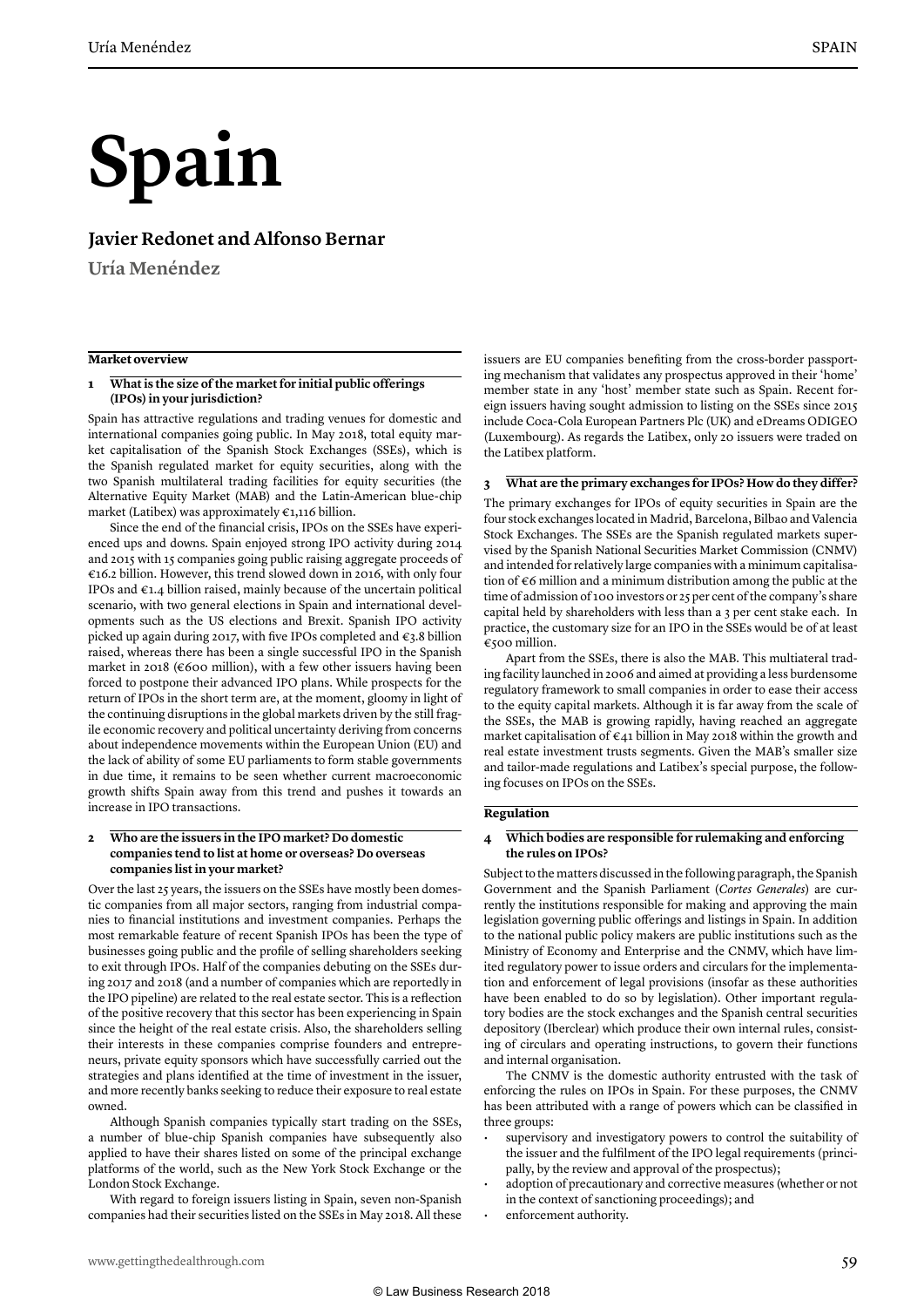On the EU front, the European Parliament and Council have adopted EU Directives relating to IPOs (particularly the Prospectus Directive) which direct member states to pass national legislation to achieve the goals it establishes. In July 2019, the new EU Prospectus Regulation and its delegated regulations, encompassing the EU IPO rulebook, will become directly applicable in Spain. The European Securities and Markets Authority oversees the consistent implementation of EU regulations across member states from time to time.

#### **5 Must issuers seek authorisation for a listing? What information must issuers provide to the listing authority and how is it assessed?**

An issuer seeking to have its shares admitted to trading on the SSEs must submit applications to the CNMV and to the SSEs for listing and admission to trading. From a practical perspective, the request for admission to trading is the last milestone in an IPO, a mere formality completed after its successful closing, at a time when there is certainty that all requirements for the admission have been met. Accordingly, formal listing applications will be filed only when the CNMV has verified all relevant documentation evidencing that both the issuer and its securities satisfy the suitability and information requirements for going public.

Regarding the suitability requirements, the CNMV must be satisfied that the issuer is a public limited company – or an equivalent legal form for foreign issuers – which is validly incorporated and existing in accordance with the laws of the country in which it is domiciled; and that the shares grant the same rights to all shareholders who are in the same position, meet the legal requirements to which they are subject, are represented in book-entry form, are freely transferable and meet a minimum level of distribution among the public at the time of admission.

In terms of information requirements, the CNMV must be satisfied that the prospectus complies with all regulatory requirements. Ahead of the prospectus approval, the CNMV will also examine the audited individual and consolidated financial statements for at least the preceding three fiscal years (except where a waiver is available, eg, in respect of start-up companies), as well as any audited or reviewed interim financial information, all prepared according to the International Financial Reporting Standards, as adopted by the EU. The CNMV may also request the company to prepare and submit special financial information such as pro forma information, financial forecasts, estimates or valuation reports on the assets of the company. The issuer must submit the internal corporate governance regulations and the composition of the board of directors of the issuer so that the CNMV verifies that they take account of the requirements applicable to listed companies as set forth in the Spanish Companies Law and the Spanish Corporate Governance Code. This includes, notably, the appointment of independent directors representing at least one third of all directors. Finally, the CNMV must be satisfied that the issuer's corporate website satisfies the legal requirements for the websites of listed companies and that the issuer has implemented, or will implement, appropriate internal procedures for ensuring the reliability of financial reporting.

#### **6 What information must be made available to prospective investors and how must it be presented?**

The most important disclosure document is the prospectus, which must present all information necessary to allow investors to make an informed assessment of the assets and liabilities, financial position, profit and losses and prospects of the issuer and the rights attached to the securities underlying the IPO. Since 2014 the trend is to draft prospectuses for IPOs in the English language following an international offering memorandum format with the content required by the Prospectus Regulation. Typically, the following items will be disclosed, preceded by a summary and description of risk factors relating to the issuer and the securities:

- business;
- financial situation;
- alternative performance measures;
- organisational structure;
- board of directors;
- management team;
- principal shareholders;
- material contracts;
- related-party transactions;
- description of the rights attached to the shares;
- placement procedure;
- lock-up agreements;
- dividends policy;
- the reasons for the offering; and
- use of proceeds.

The prospectus will be ready for distribution to the public only once it is approved by the CNMV. Any other type of materials – usually prepared by the underwriters for marketing purposes – made available to potential investors both before and after such approval may be subject to restrictions as outlined in question 7. After the approval, the prospectus, together with the issuer's financial statements and internal regulations, will be made available to investors on the websites of the issuer and the CNMV.

#### **7 What restrictions on publicity and marketing apply during the IPO process?**

The IPO advertising activities that are admissible in Spain according to applicable law would vary depending on the time when they are carried out. During the pre-marketing phase or investor education (ie, before the prospectus is approved), publicity must not have the nature and intensity so as to be considered to constitute, by itself, a public offering. As a result, reference to the terms of the offer and the offered securities must be avoided during this stage in any publicity campaign. After the registration of the prospectus, the marketing of the offering should be made using the prospectus as the basic document for promotional purposes.

Furthermore, information included in any promotional materials must not be false or misleading and must state that a prospectus has been, or will be, published. It should also be indicated where investors are or will be able to obtain the prospectus. Importantly, and irrespective of when the prospectus has been approved, the issuer must ensure that any information on the transaction that is disclosed in any form for advertising or other purposes must be consistent with the information contained in the prospectus. Any departure from this rule may expose the issuer to undesired delays in the IPO process and potential liabilities.

It is worth highlighting that even in IPOs solely addressed to qualified investors (which would not qualify as public offerings but rather as private placements exempt from publishing an offering prospectus), it is market practice in Spain that prospectuses be registered with the CNMV before the underwriters begin the book-building. As these prospectuses later serve as the required listing particulars, this early registration provides full certainty to the process in terms of the timing and symmetry of information between the marketing materials of the offering and the listing prospectus.

Attention should be given to other publicity restrictions outside Spain (especially in the US), because of the risk of the offering losing its Rule 144A private placement status most commonly used to carry out placements of shares to qualified institutional buyers in the US. If direct selling efforts are being carried out in the US by either the issuer, the selling shareholders or the underwriters of the IPO, registration of a prospectus with the US Securities and Exchange Commission would be required.

When the IPO involves an issuer or selling shareholder with outstanding publicly listed securities, any advertising activity may trigger the rules of conduct and regulatory duties imposed by the Market Abuse Regulation (MAR). For instance, to the extent that the market price of the outstanding securities could be affected by the price of the shares of the issuer, the shares which are the subject of the IPO could be deemed to fall within the scope of MAR and therefore any advertising activity may need to follow the market sounding protocols in connection with any pilot-fishing meetings undertaken before the IPO is publicly announced. Additionally, an advertising activity could refer to information that may be considered inside information and therefore to the need to disseminate such information to the market or the prohibition of the recipient to trade with the listed securities.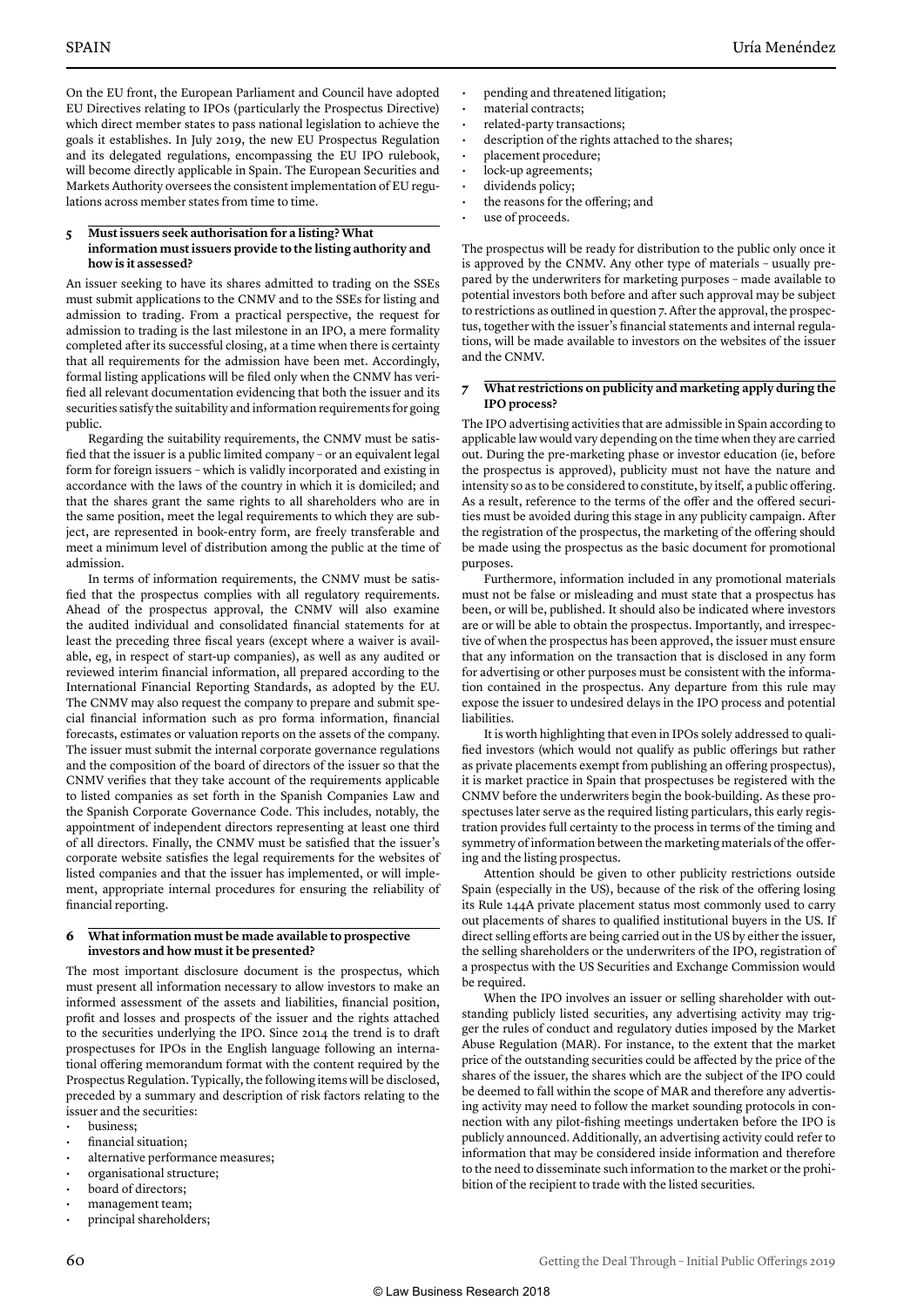#### **8 What sanctions can public enforcers impose for breach of IPO rules? On whom?**

The CNMV is responsible for the enforcement of IPO rules on issuers, selling shareholders, underwriters and other market participants. Sanctions imposed by the CNMV can be appealed before the administrative courts.

It is noteworthy that in order to fulfil its duties under the securities law, the CNMV has been vested with a number of supervisory and investigatory powers. Issuers, selling shareholders and market operators are legally bound to cooperate with the CNMV during its investigations by disclosing and providing all requested information and documentation deemed necessary for its supervisory activity and in the context of enforcement proceedings. Refusal to cooperate with the CNMV is classified as a very serious civil offence.

When the CNMV decides to bring an enforcement action in relation to an IPO (or during the proceedings themselves), it may temporarily suspend the IPO or listing application or any form of related publicity by way of injunctive relief and for a maximum period of 10 consecutive business days on each occasion. Once the investigation is concluded, the CNMV will decide if a sanction is warranted depending on the nature of the regulatory breach, which may be classified as minor, serious or very serious. In this regard, undertaking a public offering of securities without an approved prospectus, illicit IPO publicity in breach of legal requirements, conducting the IPO in breach of the terms disclosed in the prospectus and the omission of relevant information or the disclosure of false or misleading information in the IPO prospectus may be classified pursuant to the Spanish Securities Market Act as very serious or serious civil offences, as the case may be. Infringements may be punished by the CNMV with fines, suspension of the shares from trading or delisting of the shares from the exchange.

Other than in the context of an enforcement procedure, the CNMV may suspend, or require the relevant regulated market to suspend, the securities from trading where it believes there are reasonable grounds for suspecting that the Spanish regulations on prospectuses or admission to listing of securities have been breached, or the situation is such that trading would be detrimental to investors. Should the CNMV come to the conclusion that an IPO conflicts with the mandatory legal provisions, the regulator may revoke the approval of the prospectus and delist the shares that were the subject of the offering.

As regards criminal penalties, while the CNMV does not have standing to prosecute securities-related crimes, if, in the course of its law-enforcement activities, the CNMV finds out about a suspected criminal offence, it must refer the case to the Public Prosecutor. The CNMV will not be a party to the criminal proceedings, but may assist the public prosecutor and the court by producing documentary evidence or issuing expert opinions if required.

Pursuant to the Spanish Criminal Code, the directors of an issuer who deliberately falsify the information disclosed in a prospectus to raise funds from investors will be liable for the punishment of imprisonment and mandatory fines. The issuer itself may also be held liable for securities fraud alongside its directors if the criminal offence was committed for its benefit. In these cases, unless the legal entity evidences that it has an effective compliance programme, it will face mandatory fines depending on the profit obtained and may face other penalties such as the suspension or cessation of its business.

By way of exception to the prevailing general principle, whereby a single regulatory breach may not be punished both as a criminal and as a civil offence, securities fraud offences may attract both criminal and civil penalties.

#### **Timetable and costs**

#### **9 Describe the timetable of a typical IPO and stock exchange listing in your jurisdiction.**

The process and timeline of an IPO varies significantly depending on the issuer's corporate structure, the complexity of its historical financial information and its sophistication, although it ranges on average between five and six months.

From a legal perspective, the critical and most time-consuming task is drafting the IPO prospectus, which must be approved by the CNMV before the book-building commences. According to Spanish law, the CNMV has up to 20 business days to review the prospectus for an IPO, and such period is reset each time the CNMV submits comments to the draft prospectus. In practice, the review period of an IPO prospectus by the CNMV ranges from eight to 12 weeks.

| 10 weeks                                                                                                                                                                                                                                                                                                                                                                                                                                                                                                                                                                                                                 | <b>Eight</b> weeks                                                                                                                                                                                                                                                                                                                                                                                                                                                                                                                                                    | <b>Two weeks</b>                                                                                                                                                                                                                                                                                                                                                                                                                                                 | <b>Four weeks</b>                                                                                                                                                                                                                                            |
|--------------------------------------------------------------------------------------------------------------------------------------------------------------------------------------------------------------------------------------------------------------------------------------------------------------------------------------------------------------------------------------------------------------------------------------------------------------------------------------------------------------------------------------------------------------------------------------------------------------------------|-----------------------------------------------------------------------------------------------------------------------------------------------------------------------------------------------------------------------------------------------------------------------------------------------------------------------------------------------------------------------------------------------------------------------------------------------------------------------------------------------------------------------------------------------------------------------|------------------------------------------------------------------------------------------------------------------------------------------------------------------------------------------------------------------------------------------------------------------------------------------------------------------------------------------------------------------------------------------------------------------------------------------------------------------|--------------------------------------------------------------------------------------------------------------------------------------------------------------------------------------------------------------------------------------------------------------|
| Design of the<br>transaction and<br>preparation<br>of legal and<br>marketing<br>materials:<br>· Appointment<br>of global<br>coordinators.<br>legal counsels,<br>financial advisers,<br>agent bank and<br>other parties<br>$\cdot$ Developing the<br>business plan<br>· Legal, financial<br>and business due<br>diligence of the<br>issuer<br>• Kick-off<br>meeting with the<br><b>CNMV</b><br>$\cdot$ Drafting the<br>prospectus and<br>the analysts<br>presentation<br>and early-<br>look investor<br>presentation<br>· IPO readiness<br>workstream<br>· Filing of first<br>draft of the<br>prospectus with<br>the CNMV | CNMV's<br>review and<br>pre-marketing<br>(equity story):<br>· Review CNMV's<br>comments and<br>filing of interim<br>drafts of the<br>prospectus<br>· Early-look/<br>pilot-fishing<br>meeting(s)<br>· Kick-off<br>meeting with<br>the SSEs and<br>Iberclear<br>· Analyst<br>presentation<br>· Publication<br>of the Intention<br>to Float<br>announcement<br>· Publication of<br>research reports<br>· Indicative non-<br>binding price<br>range<br>• Approval of the<br>prospectus by the<br><b>CNMV</b><br>· Publication of<br>prospectus on the<br>issuer's website | Marketing and<br>closing:<br>· Roadshow<br>meetings and<br>book-building<br>· Pricing<br>· Execution of<br>the underwriting<br>agreement<br>· Release of share<br>allocations to<br>investors<br>• Pre-funding<br>of new shares<br>by global<br>coordinators, if<br>primary IPO<br>· Registration<br>of the notarial<br>deed with the<br>Commercial<br>Registry, if<br>primary IPO<br>$\cdot$ Filing of listing<br>applications with<br>the CNMV and<br>the SSEs | Closing, trading<br>debut and after-<br>market:<br>· CNMV/SSEs<br>approve the<br>admission to<br>listing of the<br>shares<br>$\cdot$ Closing and<br>settlement of the<br><b>IPO</b><br>$\cdot$ Trading on the<br>SSEs commences<br>· Stabilisation<br>period |

#### **10 What are the usual costs and fees for conducting an IPO?**

The CNMV, the SSEs and Iberclear disclose complete information about the fees they charge for approving IPO prospectuses, listing securities and registering the shares in book-entry form in Iberclear on their respective websites. In addition to such fees, the issuer will be required to pay notarial and Commercial Registry fees. Moreover, the issuer or the selling shareholders must pay the underwriting commissions and the fees of other advisors and service providers, such as legal counsel, auditors, financial advisors, agent banks, the public relations agency, printers, roadshow consultants and other parties involved. Total costs, depending on the structure of the deal and the deal size may range between three per cent and five per cent of the gross proceeds from of the offering.

#### **Corporate governance**

#### **11 What corporate governance requirements are typical or required of issuers conducting an IPO and obtaining a stock exchange listing in your jurisdiction?**

Companies seeking to have their shares listed on the SSEs must make certain amendments to the by-laws and approve new specific rules (such as the regulations on general shareholders' meetings and the board of directors or the internal securities dealing and inside information code) to ensure compliance with the legal provisions governing listed public companies. The IPO prospectus must disclose the principal features of these internal rules.

The issuer must also have regard to the recommendations of the Spanish good corporate governance code issued by the CNMV. While the code constitutes soft law, the issuer will be required to disclose in the prospectus any departures from the recommendations of the code. Moreover, any agreements between shareholders of the issuer governing the exercise of voting rights at a general shareholders' meeting or containing restrictions on the free transferability of shares or bonds that are convertible or exchangeable into shares must be publicly reported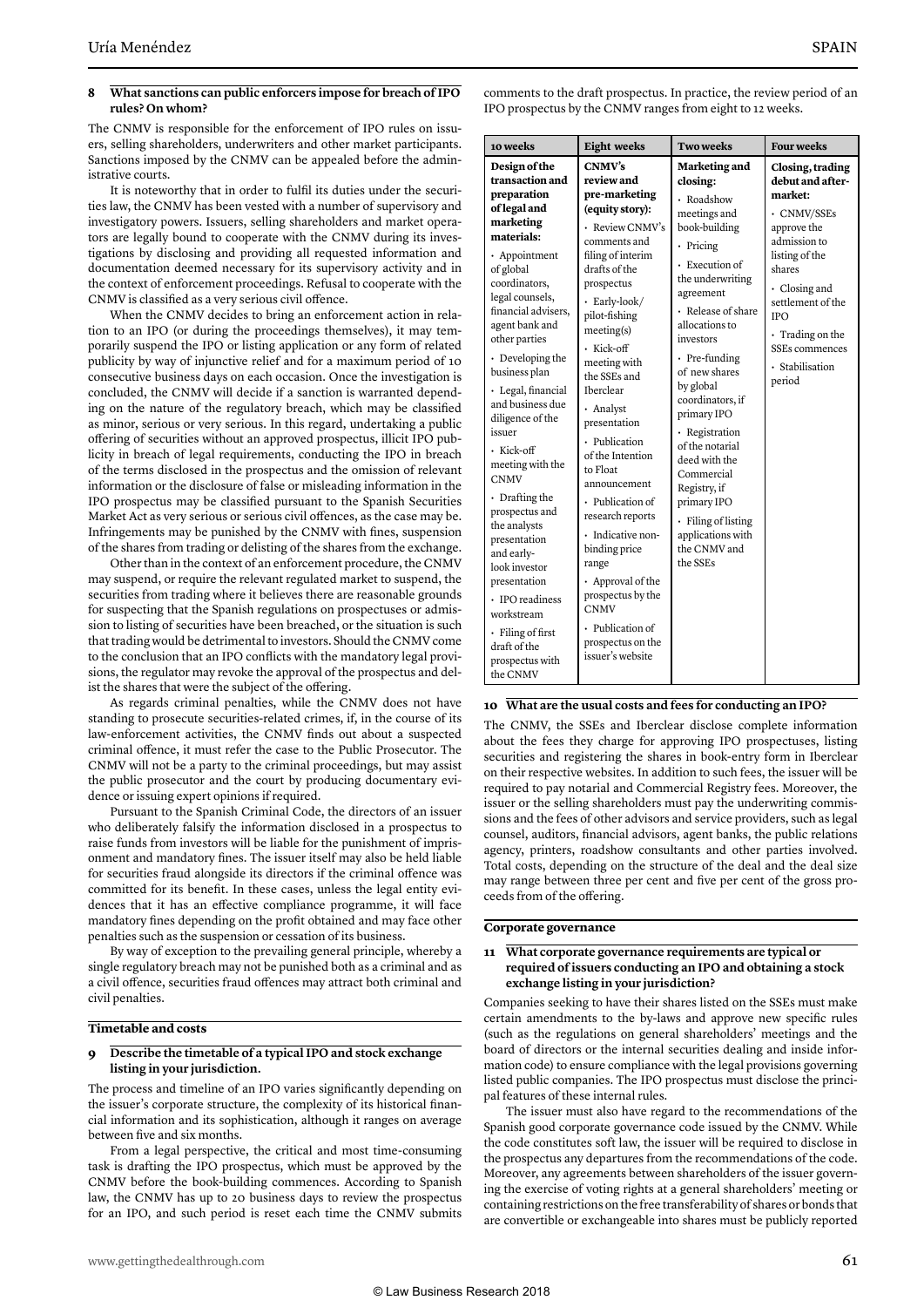#### **Update and trends**

See questions 1, 2 and 3.

by filing them with the CNMV and the competent Commercial Registry as a condition for their enforceability.

Spanish listed companies must have a board of directors consisting of between five and 15 directors. Pursuant to consolidated corporate governance standards, a large majority of directors shall be non-executive and an appropriate mix of proprietary and independent directors shall exist; the former representing a proportion equivalent to the stake that they hold in the company and the latter representing, as a rule of thumb, at least one third or, in the case of companies with a large market capitalisation (such as IBEX-35 listed companies), one half of the total number of directors. Moreover, if the chairman of the board of directors is an executive director, the board must appoint a lead independent director with specified functions. Besides any other committees that the board may create, an audit committee and an appointments and remuneration committee must be established, the composition and functions of which are subject to specific rules and recommendations, including the fact that they must be composed of non-executive directors only, with independent directors representing a majority of the committee members, and chaired by an independent director with specific skills in the matters being the business of the committee. For companies with a high market capitalisation, it is recommended to split the appointments committee and the remuneration committee.

Other requirements are to establish a corporate website, and that the general shareholders' meeting approves the remuneration policy of directors as well as any share incentive plans.

#### **12 Are there special allowances for certain types of new issuers?**

Small and medium-size enterprises (SMEs) may benefit from less demanding requirements when applying for listing on the MAB, being the Spanish non-regulated market for equity securities managed by the SSEs. Listing on the MAB not only avoids the need for issuers to submit to the supervision of the CNMV (both at the time of listing and going forward), but also entails less stringent corporate governance and disclosure requirements.

Nevertheless, should SMEs wish to list on the regulated market of the SSEs, two important allowances introduced by the new EU Prospectus Regulation will come into force in July 2019. First, member states will have the choice of exempting offers of securities with a total consideration of between €1 million and €8 million (under the previous regulation, the threshold was  $\epsilon$ 5 million) over a period of 12 months, provided that the offer is domestic only and no passport into another member state is sought. Second, SMEs without securities admitted to trading on a regulated market who are offering securities to the public for the first time will benefit from reduced prospectus disclosure requirements relevant to companies of that size. In addition, SMEs will have the option of producing a prospectus in a 'question and answer' format, with the design and content details to be set out in delegated acts and accompanied by ESMA guidelines.

#### **13 What types of anti-takeover devices are typically implemented by IPO issuers in your jurisdiction? Are there generally applicable rules relevant to takeovers that are relevant?**

Prior to an offer being made, there are no specific limitations on the adoption of 'anticipatory' anti-takeover devices to discourage potential hostile bids. From a legal viewpoint, and disregarding any strategies of a purely financial nature, protective measures can essentially be of two kinds: measures set out in the by-laws, and measures in contracts entered into between the company and third parties as well as those arising from shareholders' agreements.

The principal and most effective defensive measure that may be set out in the by-laws of the issuer is the limitation of the number of votes that may be cast by a shareholder, regardless of the ownership percentage actually held by the shareholder, provided however that as a matter of mandatory provisions of Spanish corporate law such limitations no longer apply where, following the takeover offer, the bidder

holds 70 per cent or more of the target's share capital. It is also possible to include special quorum requirements for the shareholders' meeting to be quorate, or special majority requirements for reserved matters. This may favour the creation of a blocking minority that may deter hostile bidders not confident of overcoming the relevant hurdle after the bid, but it may also cause practical issues for the target in the ordinary course of its business by making it more difficult for shareholders to take action at the general meeting to pursue strategic initiatives that may be of interest to the company. Special eligibility requirements for directors (such as having been a shareholder of the company over a minimum period of time prior to the appointment) can also be established to hinder the appointment by a hostile bidder of directors. Dual class structures (with founders and core shareholders retaining highvoting shares and offering low-voting shares to investors in the IPO) are also technically possible but are very poorly regarded by the CNMV and proxy advisors.

Likewise, the issuer may enter into agreements containing change of control clauses affecting assets (eg, call options in joint venture agreements), financing arrangements (eg, early redemption and interest step up provisions), issuances of securities (eg, accelerated conversion clauses and downward adjustments of the conversion price of convertible bonds), etc, which, while usually based on legitimate business purposes, may discourage a potential bidder from launching a hostile offer. Also, restrictions upon the voting and transfer of shares may be provided in shareholders' agreements executed by the core shareholders of the issuer , which may restrict or prevent the exercise of voting rights at the general meeting of shareholders of the target company, or the ability of the parties to the shareholders' agreement to tender their shares or convertible securities in the takeover offer.

In the event that a company which has defensive measures in place in its by-laws or within shareholders' agreements and it is the target of a takeover bid, Spanish law enables shareholders acting at the general meeting to approve the neutralisation of such measures (the breakthrough rule). In this case, any shareholders whose rights have been neutralised or otherwise adversely affected shall be entitled to receive compensation at the target company's expense.

Once a hostile offer is announced, the 'passivity rule' is triggered and the implementation by the board of directors or the senior management of specific 'frustrating actions' (and generally, any anti-takeover decision) would require the approval of the shareholders acting at a general meeting if the decision does not fall within the normal course of the target's business; and its implementation may prevent the success of the bid. The notice period of the extraordinary general meeting which would approve a 'frustrating action' is reduced by law from one month to only 15 days. However, it is unusual in practice for issuers which are the target of a bid to submit any 'frustrating actions' to a shareholder vote.

#### **Foreign issuers**

#### **14 What are the main considerations for foreign issuers looking to list in your jurisdiction? Are there special requirements for foreign issuer IPOs?**

From a legal perspective, there are no special requirements for foreign issuers at the time of their IPO in Spain. However they may benefit from an expedited listing process if the issuer is a company already listed in another regulated EU market and is seeking a secondary listing in Spain. In such a case, the EU issuer can benefit from the crossborder EU passport mechanism and have its shares listed in another regulated EU market through a simplified, fast-track process.

Conversely, a non-EU company looking to list in Spain as its EU 'home' member state requires the CNMV's review and approval of a prospectus that can be drafted in accordance with the legislation of its country of incorporation, provided that it has been drawn up according to international standards and complies with information requirements equivalent to those of the Prospectus Regulation (for instance, the use of generally accepted accounting principles other than IFRS-EU for the preparation of financial information may be accepted by the CNMV). Otherwise, an EU prospectus will be required.

Also, foreign issuers need to set up appropriate arrangements to permit their shares to be cleared in book-entry form in the fully-dematerialised system managed by Iberclear and its participant entities.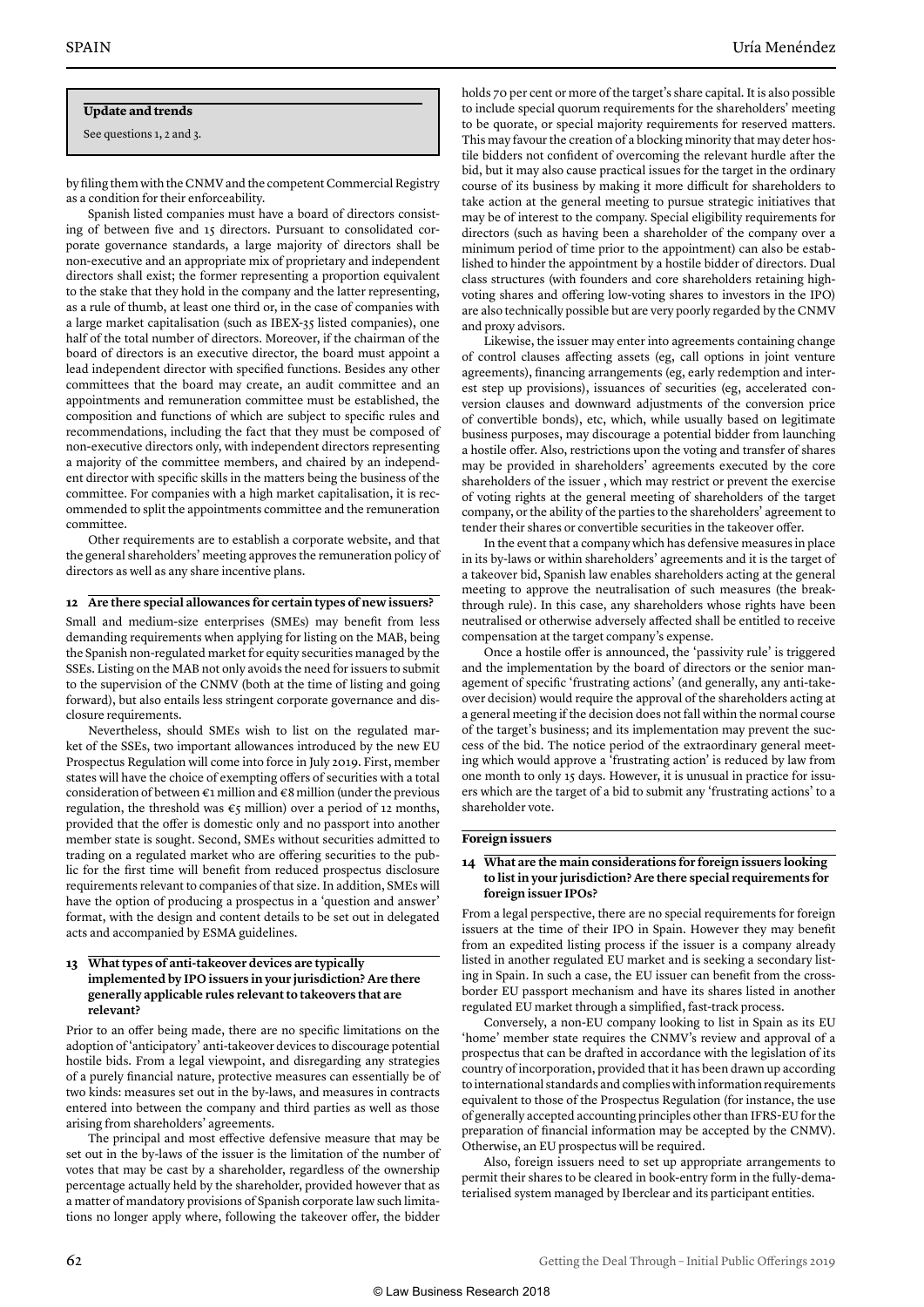#### **15 Where a foreign issuer is conducting an IPO outside your jurisdiction but not conducting a public offering within your jurisdiction, are there exemptions available to permit sales to investors within your jurisdiction?**

Any international IPO that includes an offering in Spain that qualifies as a public offering or is due to be listed on the SSEs will be subject to the requirements applicable to a domestic IPO (provided, however, that if the issuer has published a prospectus approved by the regulatory authority of another EU member state, then the EU passporting procedure can be implemented). Otherwise, the IPO may be structured as a private placement benefiting from an exemption from the obligation to register a prospectus with the CNMV.

The following are not considered public offerings under Spanish securities law:

- offerings of securities exclusively directed to qualified investors;
- offerings of securities directed to fewer than 150 natural or legal persons per member state, without including qualified investors;
- offerings of securities addressed to investors who acquire securities for a total consideration of at least €100,000 each, per offering;
- offerings of securities whose nominal unit value amounts to at least €100,000; and
- offerings of securities amounting to a total of less than  $\epsilon_5$  million, for which the limit shall be calculated over a period of 12 months.

**Tax**

#### **16 Are there any unique tax issues that are relevant to IPOs in your jurisdiction?**

There are no stamp or other issuance or transfer taxes or other similar duties in Spain regarding the issuance of shares by a Spanish tax resident issuer or the offering and sale by a selling shareholder of existing shares in an IPO. No value added tax is levied either.

Capital gains resulting from the transfer of the shares in a Spanish tax resident issuer by the selling shareholders in an IPO may be subject to tax in Spain according to Spanish tax rules.

The main Spanish tax implications for investors purchasing shares in the IPO will be described in the taxation disclosure section of the IPO prospectus.

#### **Investor claims**

#### **17 In which fora can IPO investors seek redress? Is non-judicial resolution of complaints a possibility?**

See question 18 for a description of who can be sued by investors, and on what grounds.

Pursuant to the Brussels I bis Regulation, civil litigation may be brought in Spain by investors seeking to recover any losses suffered in connection with an IPO when the respondent is domiciled in Spain. A defendant domiciled in another EU member state may be sued in Spain on the basis of contractual liability when the parties have agreed to submit their disputes to Spanish courts or when the contract on which the claim is based was performed in Spain, and, in tort cases, proceedings may be brought in Spain when the harmful event occurred in Spain. Moreover, a defendant not domiciled in an EU member state may be sued before Spanish courts when the dispute is connected to the operations of its branch, agency or other establishment situated in Spain.

Other than under Brussels I bis, a foreign person can be subject to the Spanish jurisdiction when so provided by an international or bilateral treaty signed between Spain and the state in which the defendant is domiciled.

The parties have the right to settle any dispute before the claimant files a statement of claim with the relevant courts. If proceedings commence, litigants have the right to waive, accept and reach agreements at any stage, thereby bringing proceedings to an end, unless contrary to an express legal prohibition or where there is scope for potential damages to third parties or general interests. Proceedings may also terminate when the claimant's claims are settled out of court.

#### **18 Are class actions possible in IPO-related claims?**

Civil procedure in Spain is mainly designed for individual claimants. While class actions are a predominant feature of US securities litigation (particularly in the context of IPOs), in Spain there are no equivalent actions available for IPO investors to seek redress as a 'class'. Under Spanish civil procedural law, class actions are solely permitted in areas of law that involve the rights or interest of consumers or users (and yet there are differences between the Spanish and US rules of civil procedure).

As an alternative to class actions, IPO investors can resort to joining or consolidating multiple cases into a single proceeding if the damage arises from the same wrongful act. However, unlike US class actions, judgments resulting from joint actions will affect only the litigating investors and will not be binding on every individual investor belonging to the class.

#### **19 What are the causes of action? Whom can investors sue? And what remedies may investors seek?**

An investor will be entitled to claim contractual liability from the issuer in the event that it breaches any of its contractual obligations or warranties included in the prospectus (such as the shares being offered in the IPO being free from liens, charges, encumbrances and other thirdparty rights, the failure of the issuer to apply for admission to listing of the IPO shares timely, etc) or the annulment of the contract on the ground of defective consent by the investor as a result of misrepresentation by the issuer (caused either by fraud or an error that must be essential and unavoidable). IPO lawsuits normally include both actions for annulment of contract and liability, with the latter usually being a subsidiary claim in the event that the former is dismissed.

Investors filing a lawsuit for contractual liability may seek either the specific performance or termination of the contract, as well as compensatory damages if it evidences the existence and amount of the damages, the respondent's wilful or negligent conduct and the cause and effect link between the damage and the conduct. Compensation may include not only consequential damages but also loss of profit (which is challenging to evidence). Where the investor seeks the annulment of

# IENÉNDEZ

LIRIA

Príncipe de Vergara, 187 Plaza de Rodrigo Uría 28002 Madrid Spain

#### **Javier Redonet javier.redonet@uria.com Alfonso Bernar alfonso.bernar@uria.com**

Tel: +34 915 860 400 Fax: +34 915 860 403/4 www.uria.com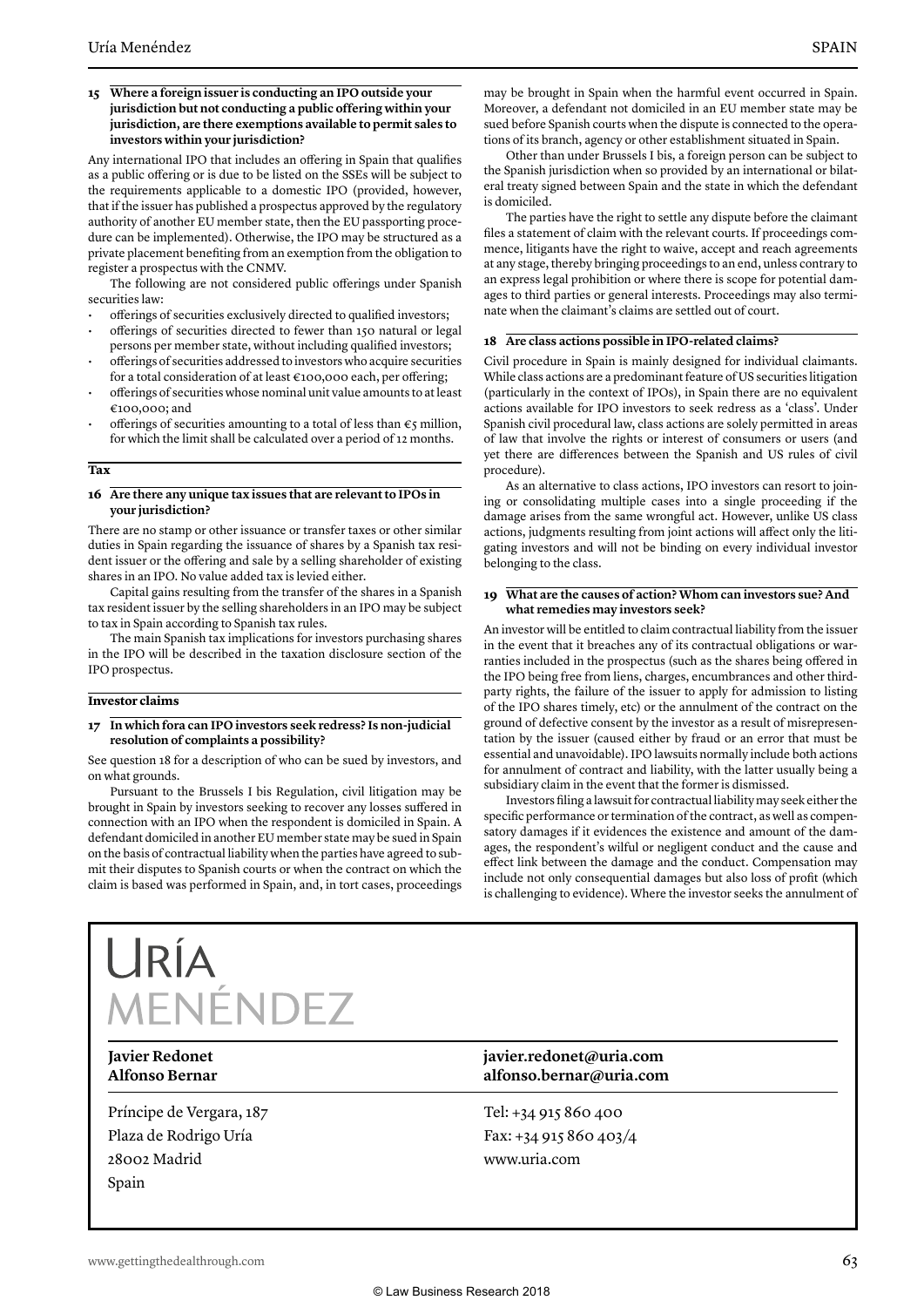the contract, the awarding of the annulment entails the reciprocal restitution of the shares and the consideration paid between the investor and the issuer or selling shareholder plus accrued legal interest.

Claims may also be based on prospectus liability which is a specific course of action envisaged by securities legislation not only for IPO investors, but also for any subsequent investors investing in the shares during the validity period of the prospectus, which is 12 months as from its approval. Accordingly, investors can claim damages suffered against the persons liable for the content of the prospectus (but not, unlike as discussed before, the annulment of the purchase of the shares), to the extent that they acquired the securities in good faith and the damages are linked to any material misstatement or omission of information in the prospectus, and provided that the misstatement or omission is not corrected by means of a prospectus supplement that is disclosed to the market prior to the date on which the investor acquires the relevant securities. Persons liable for the prospectus are the issuer, the selling shareholders, the person seeking admission to listing of the securities (if different from the issuer), the directors of all such parties and any other person who accepts liability for the content of particular portions of the prospectus, as long as this acceptance is contained in the prospectus. Global coordinators are liable to only a very limited extent for the information in the prospectus relating to the securities and the offering (not as regards the issuer) and, unlike other parties liable for the content of the prospectus, may assert the due diligence defence.